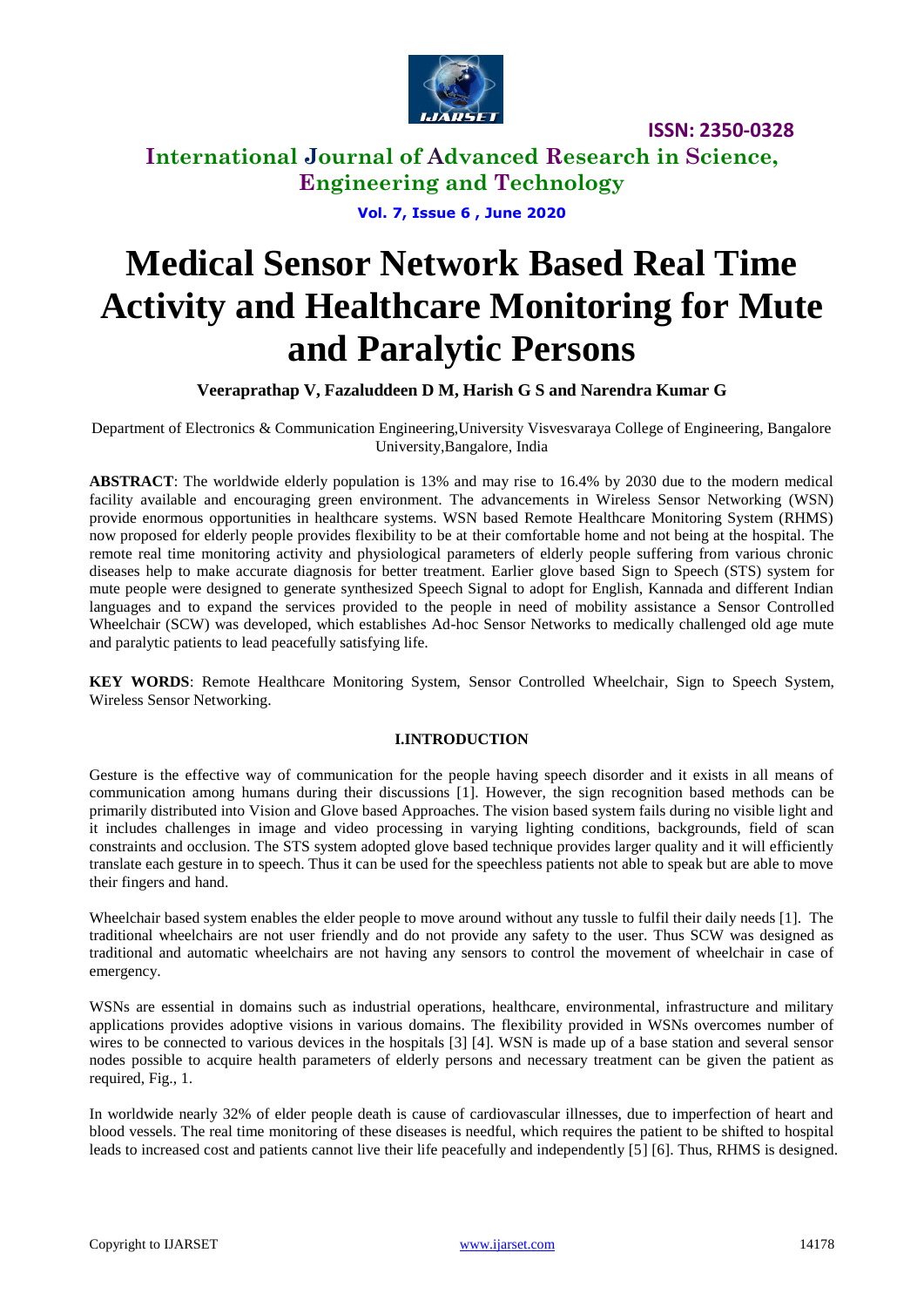

**International Journal of Advanced Research in Science, Engineering and Technology**

#### **Vol. 7, Issue 6 , June 2020**



Structure of WSN [7]

The proposed work is the extended work of "Design and Development of Medical Sensor Network for Differently Abled Persons" carried out by the same authors.

#### **II. SIGNIFICANCE OF THE SYSTEM**

The paper mainly focuses on development of Medical Sensor Network for Mute and Paralytic Persons. The study of literature survey is presented in section III, Methodology is explained in section IV, section V covers the experimental results of the study and section VI discusses the future study and Conclusion.

#### **III. LITERATURE SURVEY**

Narendra Kumar G. et al., [1] has prescribed Design and Development of Medical Sensor Network for Differently Abled Persons in which Sign to Speech system (STS) and Sensor controlled Wheelchair (SCW) has been designed.

Joseph Y. Lucisano. et al., [2] has developed Glucose Monitoring With Diabetes Using a Extended Tenure Embedded Sensor Model. The sensors in the system are depends on a membrane having immobilized glucose oxidase and catalase coupled to oxygen electrodes and a telemetry system, combined as an implant.

Ashraf Darwish. et al., [3] described the purpose of Wireless Sensor Network Solutions for Healthcare Monitoring provides advances and upcoming trend of study on wearable and implantable body area network for endless observing of patients.

Mohammed Al-khafajiy. et al., [5] has invented remote health monitoring of elderly through wearable sensors. The distant real time monitoring of health identifies relapses in conditions and thus, allowing prompt involvement.

George VasilevAngelov. et al., [6] Demonstrated Remote healthcare monitoring, which is based on non-invasive and wearable sensors, actuators and recent information technologies proposals well organized solutions that permits people to live in their relaxed environment.

#### **IV. METHODOLOGY**

The proposed Medical Sensor Network based system, Fig., 2includes healthcare system to monitor activity and physiological parameters of elderly people suffering from various chronic diseases help to make accurate diagnosis for better treatment. It provides elder people to move around without any tussle to fulfil their daily needs and enables communication for the person having speech disorder.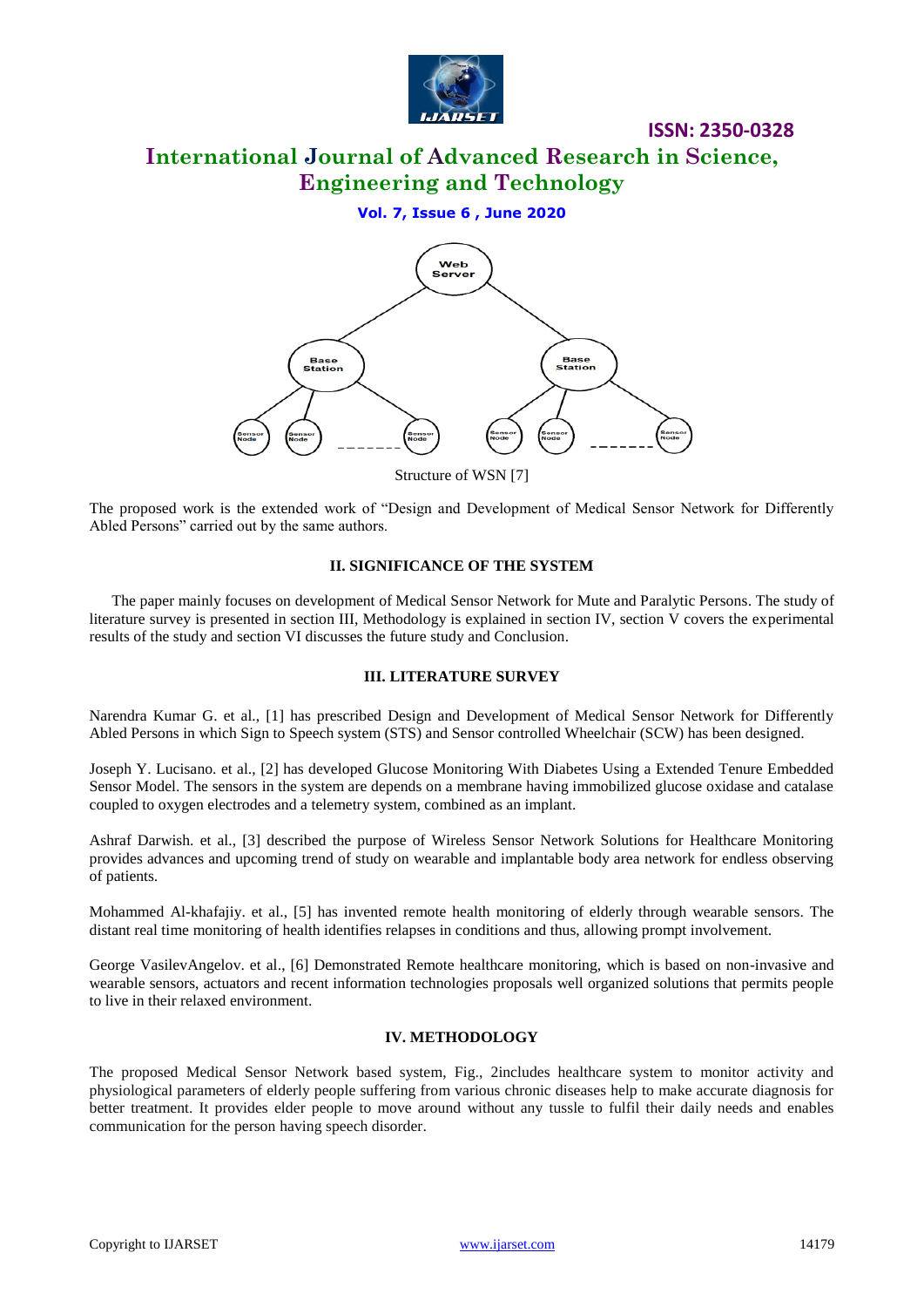

**International Journal of Advanced Research in Science, Engineering and Technology**

#### **Vol. 7, Issue 6 , June 2020**



Architecture of Proposed Medical Sensor Network

The human fingers are able to interpret different gestures, Flex Sensor and MPU6050 based finger and hand gesture is best suited to convert Sign Language into Text as it is more reliable and cost effective solution. However, TTS based E-Speak is used to convert obtained text into speech signal and further, obtained speech signal is synthesized to adopt for English, Kannada or any predefined different Indian language, Fig., 3.



Block Diagram of STS System.

The movement of SCW is depends on hand gesture of the user and is designed by using MPU6050 based accelerometer. The hand gesture is transmitted through 434MHz RF transceiver to operate and move SCW in different directions. The Ultrasonic Sensors have been included to stop the wheelchair during obstacle detection and provide safety to elder person, Fig., 4.



HAND GESTURE RECIEVER

Block diagram of SCW.

The Remote Healthcare Monitoring System, Fig., 5 has wearable and implantable sensors are placed on the body of old age patients for monitoring physiological signals, Moisture, Heartbeat, Temperature, Glucose Level, Accelerometer, Eye Blink. It is then observed by the doctors and takes necessary precautions and henceforth treatment as required.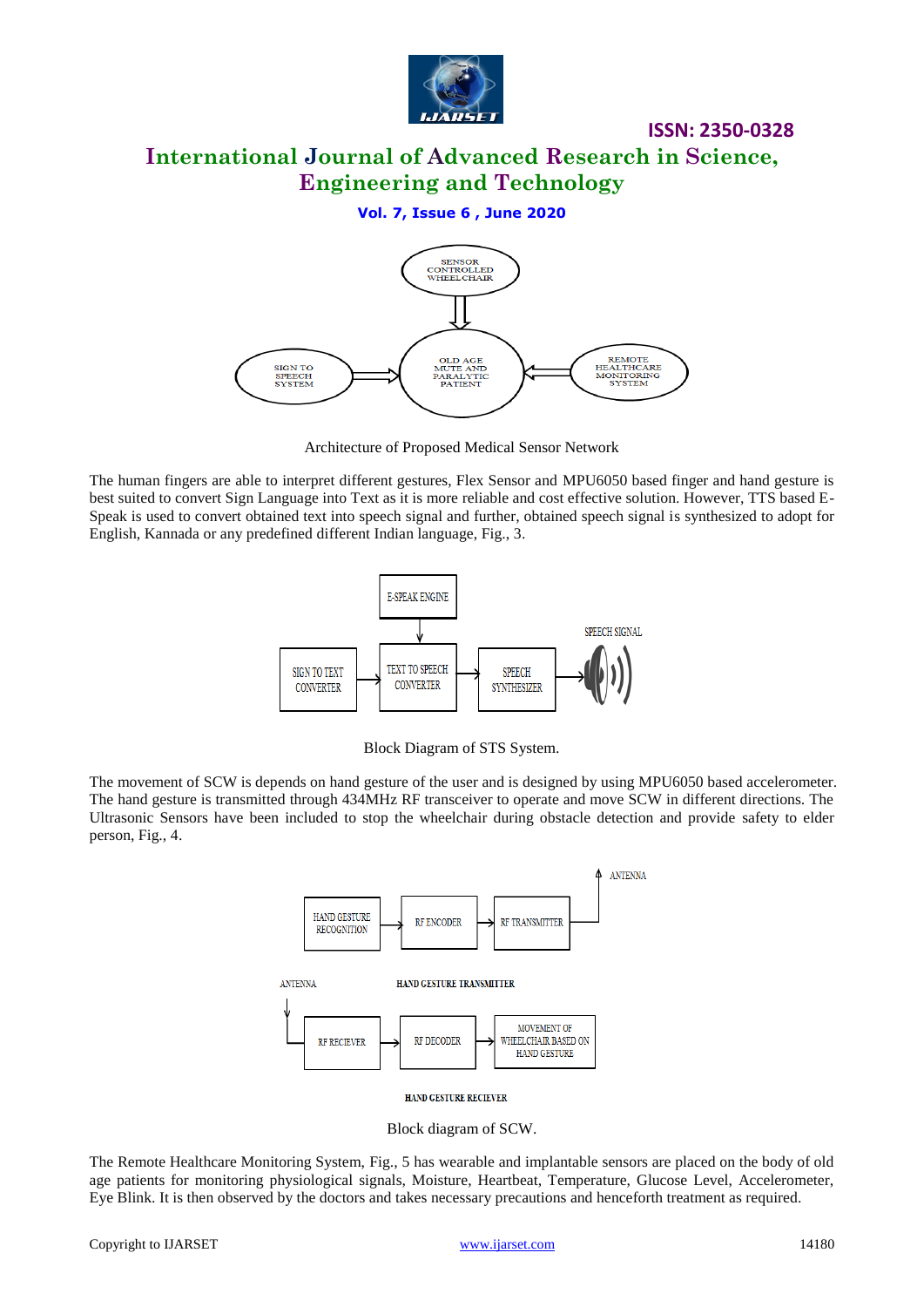

## **International Journal of Advanced Research in Science, Engineering and Technology**

#### **Vol. 7, Issue 6 , June 2020**



Remote Healthcare Monitoring System

The block diagram of WSN based Remote Healthcare Monitoring System, Fig., 6. The Sensor Node collecting real time healthcare parameters Moisture, Heartbeat, Temperature, Glucose Level, Accelerometer, Eye Blink of a patient and transmitted to the Base Station through WIFI interface. The sensor parameters collected from each patient is separately analysed on Web Server and necessary actions will be taken by the doctors to safeguard the life of the patient.



Block diagram of RHMS.

### **A) Fall Detection Sensor and Temperature Sensor**

Fall Detection and Temperature Sensor Module MPU6050 is particularly human activity recognition technologies based on wearable sensors with on-chip Temperature Sensor can be used for fall detection and body temperature of elderly person.

#### **B) Eye Blink Sensor**

The eye closing and opening makes variations in the reflected rays. The reflected rays from the eye are received by Infrared Rays (IR) receiver. The Eye Blink Sensor is used to find the elderly person is awake or sleeping.

#### **C) Moisture Sensor**

The Moisture Sensor is a self-designed sensor, which detects the sweating of a patient and informs the caretaker via the buzzer and displays the condition of the patient on the LCD. Thus, the patient could be helped out at the earliest to reduce the risk of infection and cold.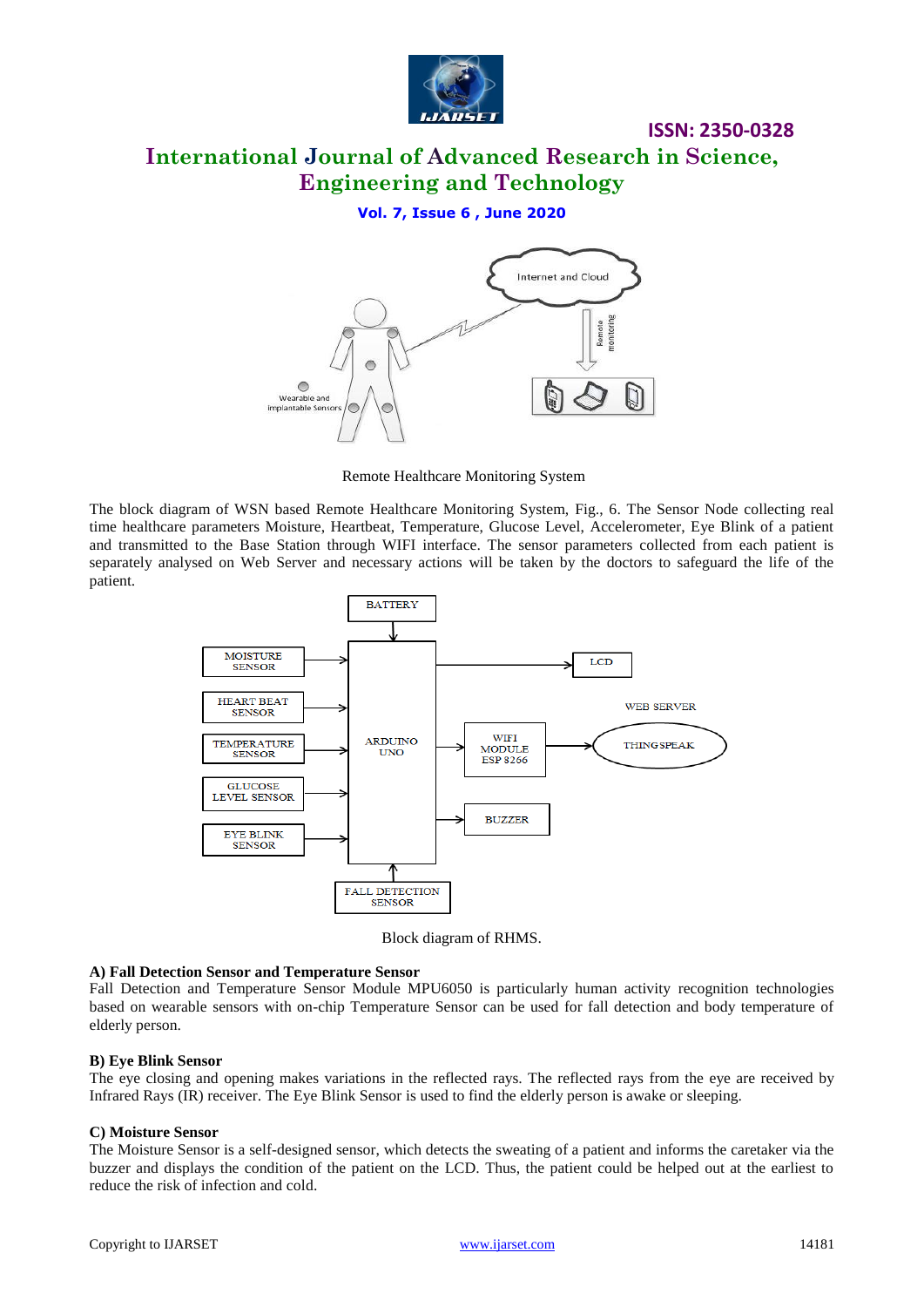

# **ISSN: 2350-0328 International Journal of Advanced Research in Science, Engineering and Technology**

#### **Vol. 7, Issue 6 , June 2020**

#### **D) Heart Rate Sensor**

Photo Plethysmography principle is used in A0813Heartbeat Sensor. The variations in blood volume in any organ of the body outcomes in varying light intensity through the vascular organ. Thus, blood volume flow rate is calculated from the rate of heart beat pulses. Heartbeat Sensor containing photodiode and infrared LED for detecting pulses of finger. The photodiode and infrared LED are located side by side. As tissue is illuminated by the light, photodiode captures the reproduced rays.



Flowchart of RHMS.

The working principle of the established RHMS is presented in flowchart, Fig., 7. The system provides eminence healthcare facility for the elder people to live independently at their home using Medical Sensor Networks (MSNs). The common issues in acquiring physical facts from patients for diagnosis, monitoring and treatment are addressed using MSNs.

#### **V. EXPERIMENTAL RESULTS**

Implementation has shown good results in encouraging the patients during recovery transition.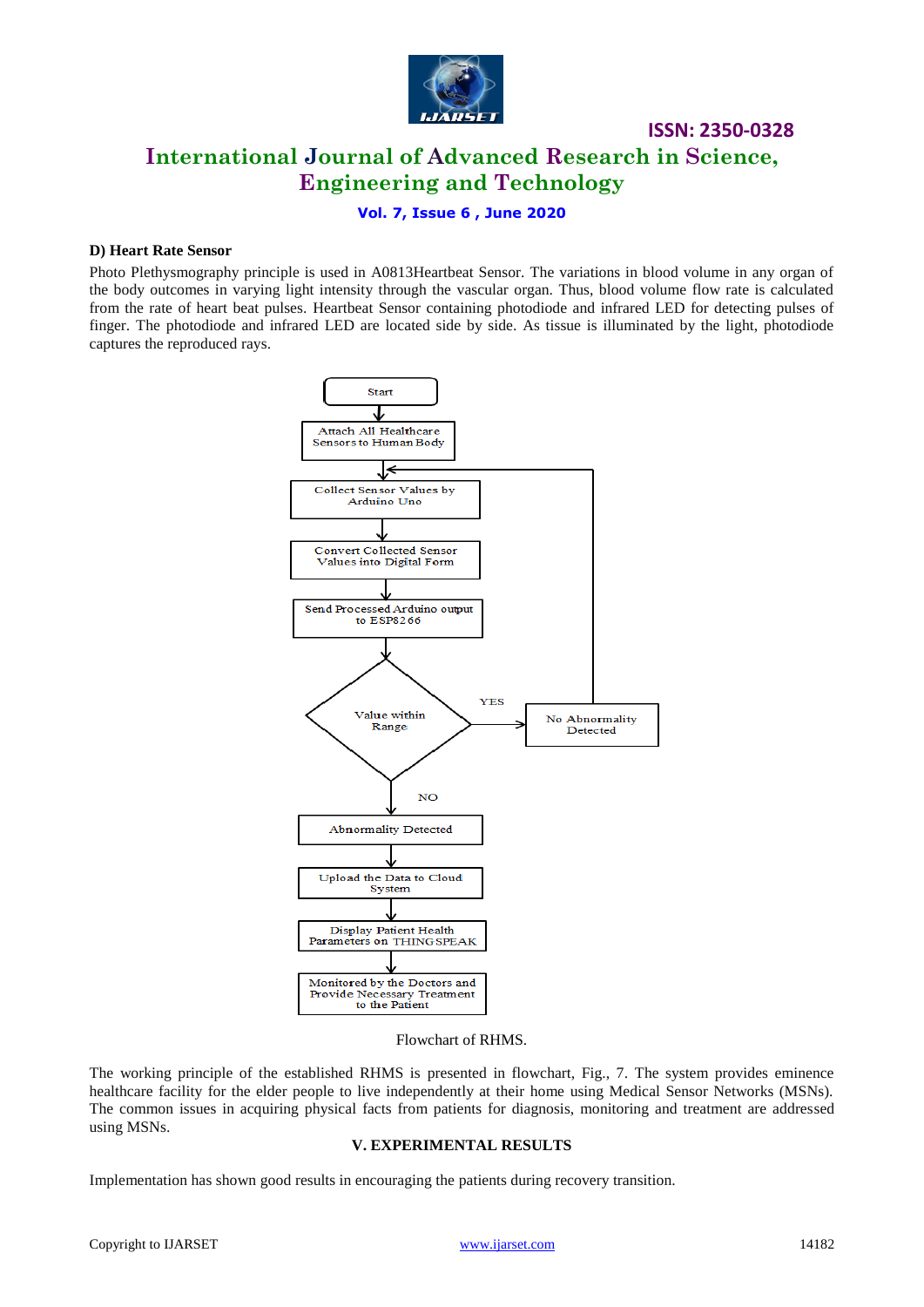

# **International Journal of Advanced Research in Science, Engineering and Technology**

### **Vol. 7, Issue 6 , June 2020**



Sign for English Alphabet 'I'

Sign for English Alphabet 'I' based on ASL, Fig., 8 converted into corresponding text on the right hand side by processing the obtained values of Flex Sensor and MPU6050 Sensors.

|      | ← Figure 1            |         |        |         |                       |                |                                   |      |     |     |      | $\Box$       | $\times$ |
|------|-----------------------|---------|--------|---------|-----------------------|----------------|-----------------------------------|------|-----|-----|------|--------------|----------|
| File | Edit                  | View    | Insert | Tools   |                       | <b>Desktop</b> | Window                            | Help |     |     |      |              | ÷.       |
| ு    | c<br><b>Septiment</b> | $\iff$  | c      | ■□<br>ш | $\blacksquare$<br>Vs. |                |                                   |      |     |     |      |              |          |
|      | $\mathbf{1}$          |         |        |         |                       |                |                                   |      |     |     | 如田口命 |              |          |
|      | 0.9                   |         |        |         |                       |                |                                   |      |     |     |      |              |          |
|      | 0.8                   |         |        |         |                       |                |                                   |      |     |     |      |              |          |
|      | 0.7                   |         |        |         |                       |                |                                   |      |     |     |      |              |          |
|      | 0.6                   |         |        |         |                       |                | I AM SICK ITS A MEDICAL EMERGENCY |      |     |     |      |              |          |
|      | 0.5                   |         |        |         |                       |                |                                   |      |     |     |      |              |          |
|      | 0.4                   |         |        |         |                       |                |                                   |      |     |     |      |              |          |
|      | 0.3                   |         |        |         |                       |                |                                   |      |     |     |      |              |          |
|      | 0.2                   |         |        |         |                       |                |                                   |      |     |     |      |              |          |
|      | O.1                   |         |        |         |                       |                |                                   |      |     |     |      |              |          |
|      | $\circ$               | $\circ$ | 0.1    | 0.2     | 0.3                   | 0.4            | 0.5                               | 0.6  | 0.7 | 0.8 | 0.9  | $\mathbf{1}$ |          |
|      |                       |         |        |         |                       |                |                                   |      |     |     |      |              |          |

Combination Many of Signs to Speech Conversion in English Language

Based on the combination of many ASL words and letters, obtained text is synthesized in MATLAB using Speech API of Windows OS to generate Speech Signal in English language, Fig., 9.

| Web Browser - kndisplay                                                                | п           | $\times$                 |
|----------------------------------------------------------------------------------------|-------------|--------------------------|
| kndisplay<br>$+$<br>$\mathbb{X}$                                                       | <b>BDBD</b> | $\sim$                   |
| → C   ●   △   △   △   Location: file:///C:/Users/Fazal/Documents/MATLAB/kndisplay.html |             | $\checkmark$             |
|                                                                                        |             |                          |
| "ನಾನು ವೈದ್ಯಕೀಯ ತುರ್ತುಸ್ಥಿತಿಯಲ್ಲಿದ್ದೇನೆ"                                                |             |                          |
| Published with MATLAB® R2018b                                                          |             |                          |
|                                                                                        |             |                          |
|                                                                                        |             |                          |
|                                                                                        |             | $\overline{\phantom{a}}$ |
|                                                                                        |             | иă                       |

Combination of Many Signs to Speech Conversion in Kannada Language

Based on the combination of many ASL words and letters, obtained text in English language is converted in to Kannada language using Google API and then synthesized using E-Speak to generate Speech Signal in Kannada language, Fig., 10.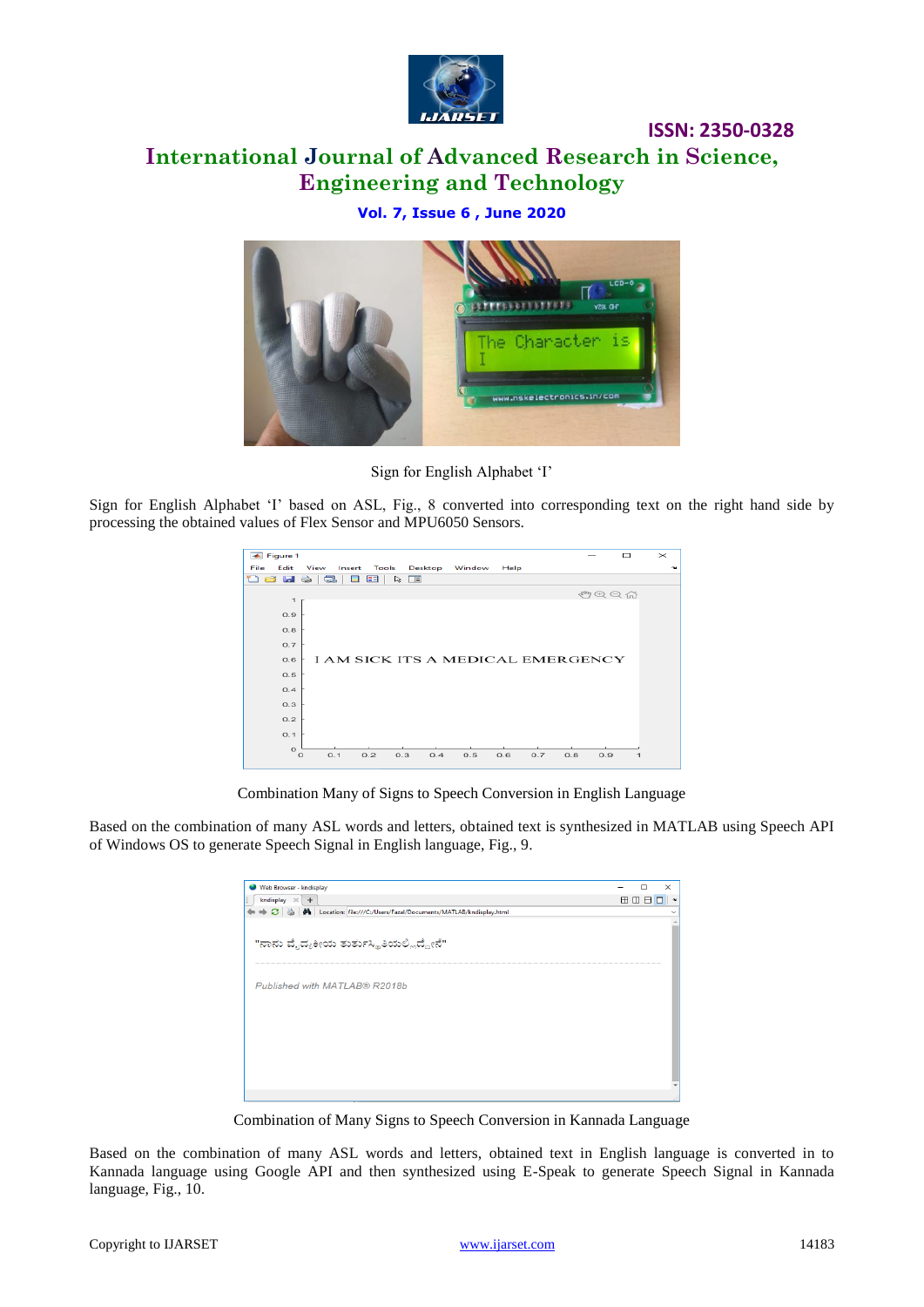

# **International Journal of Advanced Research in Science, Engineering and Technology**

**Vol. 7, Issue 6 , June 2020**



Response of the Body Temperature and Heart Beat on ThingSpeak



Response of the Body Moisture andGlucose on ThingSpeak



Response of the Eye Blink on ThingSpeak

#### **VI.CONCLUSION AND FUTURE WORK**

The system adopted to provide Speech Signal in English, Kannada and other required Indian languages for mute patient to speak for their needs by expressing their gestures useful to fill the communication gap between patients, doctors and relatives. The old age and paralytic patients are provided with Remote Healthcare monitoring to stay at their comfortable home instead being in expensive healthcare facilities and Sensor Controlled Wheelchair for mobility